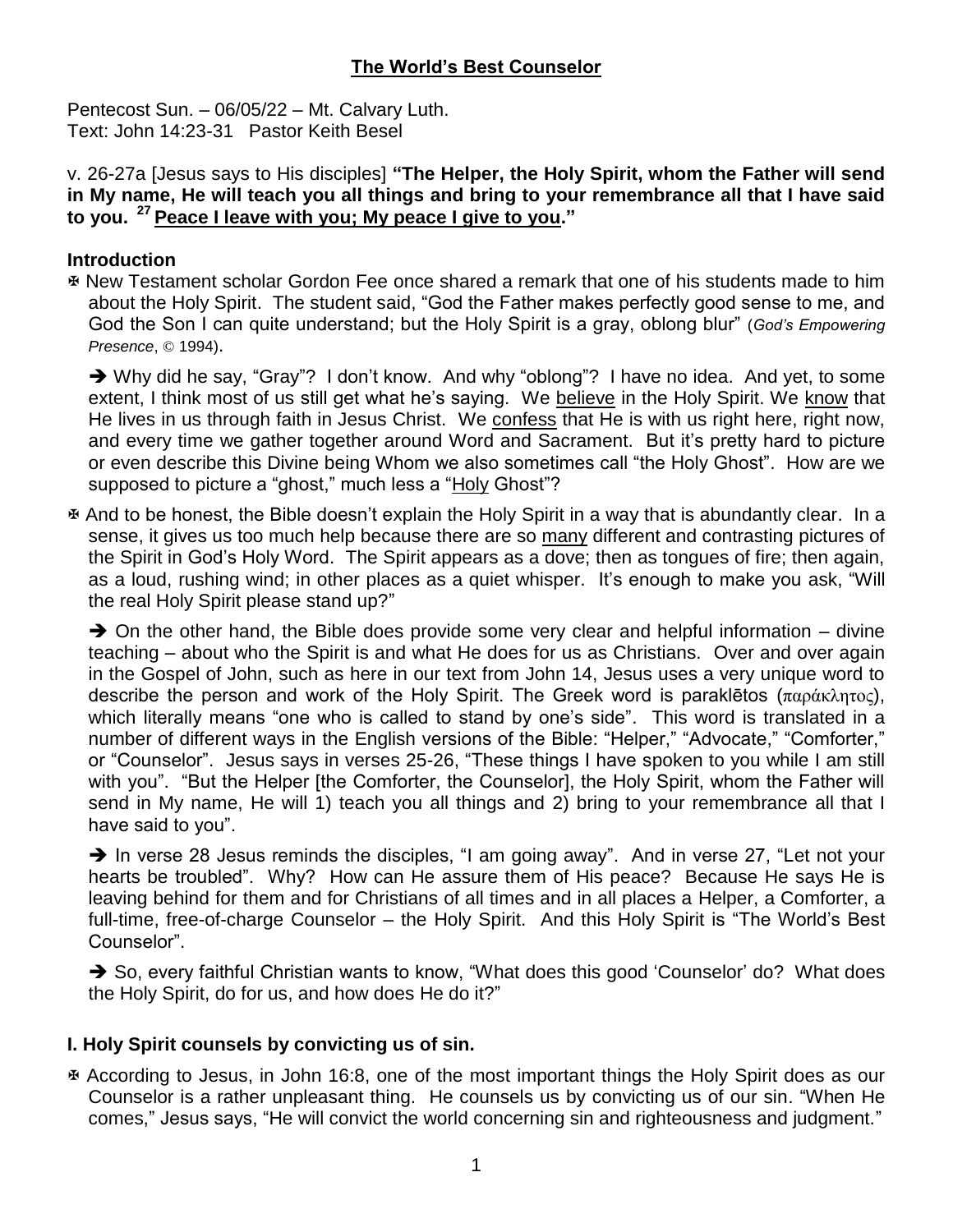→ He uses His own Word in Scripture to confront us with those secret or not-so-secret areas of our lives that do not please our heavenly Father; that tear down rather than build up our brothers and sisters in Christ; that damage our witness for Christ, that hurt us – preventing us from enjoying the blessings that come when we willingly and joyfully obey God's commandments.

 Although He is God, this is not an easy job for the Holy Spirit. It's not hard for Him to keep track of all our sins; He is, remember, one person in the all-seeing, all-knowing God. What's hard about it is that the Spirit has to deal constantly with hardheaded people like you and me; who rebel against the idea of ever acknowledging our guilt and our sin.

→ Eldon Weisheit was a longtime LCMS pastor and author who wrote some great books for and about kids, including several volumes of children's sermon ideas for pastors. In one of those books, Pastor Weisheit describes one of the first children's sermons he ever attempted as a pastor. With children gathered around him, he held up pieces of paper with various words written on them and asked the children to raise their hands if they thought the words applied to them. He held up words like "short," "tall," "smart," "strong," "popular," "handsome," "pretty," and so on, and each time at least some of the children raised their hands. Then he held up the word "sinner" and waited ... and waited, until finally one youngster in the front row took hold of his little brother's hand and lifted it high into the air.

 $\rightarrow$  We can't help but laugh at that cute story, because we know full well that it's not just children who are anxious to point a finger at somebody else.

 In another story a woman came to her counselor confessing, or complaining that she just didn't feel she was growing in her spiritual life. When he asked her what she thought the problem might be, she immediately proceeded to tick off about a dozen reasons, all of which put the blame squarely on the shoulders of somebody else. "The pastor's sermons don't speak to me; the style of worship isn't the way I'd like it to be; people at church are so unfriendly; my husband doesn't support me; my children don't behave the way they should," and on and on. Finally the counselor took a deep breath, prayed a silent prayer, looked the woman in the eye and asked, "Have you ever considered the possibility that the main problem in your spiritual life might not be the pastor, the people at church, your husband, or your children? Have you ever considered the possibility that the problem might have something to do with you?"

 $\rightarrow$  The best counselors I know have been people who've cared enough about me that they have dared to speak the truth in love and respect, even when they knew the truth would likely hurt, like a file or a stone must work to sharpen or hone a blade to do the work God has made it to do.

 According to the Bible, we can actually help the Holy Spirit with His job as Convicter. Now, let me be clear: we cannot and did not in any way help the Holy Spirit bring us to faith in Christ. Dead people can't help anyone with anything, and Ephesians 2:5 clearly says that "we were dead in our trespasses" before the Holy Spirit alone "made us alive" through Word and Sacrament.

 $\rightarrow$  But now – now that the Spirit has brought us to life and has come to live in us, we can strive to "walk by the Spirit" (Gal. 5:16); to keep in step with the Spirit. How? Let me suggest five ways: 1) By seeking to remain open at all times to the Spirit's loving admonition and exhortation; 2) By opening up the Bible daily so that He can speak to us through the Word and show where and how we need to repent and amend our sinful ways; 3) By coming faithfully to God's house to hear God's holy Word proclaimed and taught; 4) By refusing to argue with God when He clearly shows us where we need to confess and amend our sinful lives; 5) By remembering that before we can help get the splinter out of somebody else's eye, we must, as Jesus said in Mat. 7:3-5, get that log out of our own eye first. Admit it, most of us are pretty good at spotting other people's sins. It's our own sins we have trouble seeing and confronting.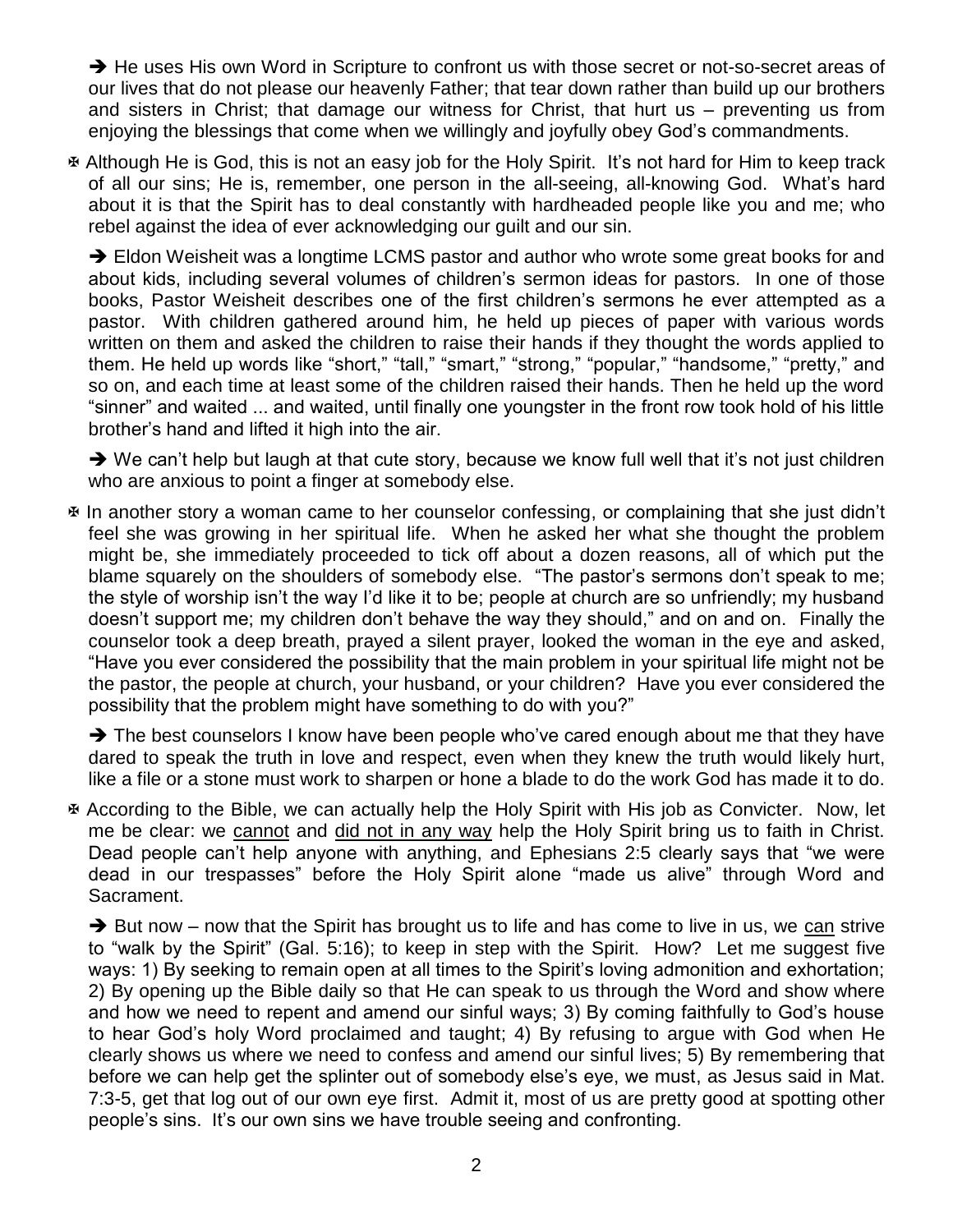## **II. Holy Spirit counsels by comforting us in Christ.**

 Fortunately, convicting us of our sins and then working to sharpen and hone the blades of our faith is not the Holy Spirit's only job as our Counselor. In fact, it's not even His most important job. After all, even the devil knows how to accuse people of being sinners. The name Satan actually means "The Accuser". That's why we Lutherans have long said that this convicting or accusing role of the Spirit is His "strange" or "alien" work. The Spirit's true or proper work is not to convict but to comfort us with the Gospel; with the Good News of our forgiveness in Christ – something the devil would never do and cannot do.

 $\rightarrow$  According to the Bible, the Spirit convicts us not just to make us feel guilty but to lead us to true repentance; to prepare our hearts to hear and believe the comforting assurance of our forgiveness because of what our Savior has done for us. As I said, a common translation for the "Paraklete" is to call Him the "Counselor" or "Comforter". In fact that describes well the Holy Spirit's ultimate mission and goal: to convince us and to keep on reminding us that although we are poor, miserable sinners, God still loves us more than we can possibly imagine and He delights in calling us as His dear children in Jesus. The Spirit always points to Jesus!

 But how does He do His work as our Comforter and Counselor? There are countless ways that He works, since He is God after all. But some of the most common ways are this: 1) He speaks to us through the **Scriptures** and tells us that, because of what Jesus has done for us by dying on the cross, our sins have been removed from us as far as the east is from the west (Ps. 103:12), that though our sins are like scarlet, we have been made as white as snow (Is. 1:18) through the precious blood of Jesus. 2) The Holy Spirit also speaks through the pastor, who has been called by God to say to those with humble and repentant hearts: "I forgive you all your sins," not by my power, not by my authority, not by any special holiness in me, but "in the stead and by the command of my Lord Jesus Christ" whom I serve on your behalf. 3) The Holy Spirit also comforts us daily as we claim the promises God made to us at our Baptism in the name of the Triune God; as we witnessed today in Gary's baptism and 4) He comforts us by feeding us the true body and blood of our Lord Jesus Christ, given and shed for us for the forgiveness of our sins.

 $\rightarrow$  And there is still one more way the Holy Spirit comforts us that should not be overlooked or underestimated. The Spirit also comforts us through one another, as we speak to each other the words of forgiveness that Christ has spoken to us. Paul writes in 2 Corinthians 1:3-4, "Blessed be the God and Father of our Lord Jesus Christ, the Father of mercies and God of all comfort, who comforts us in all our affliction, so that we may be able to comfort those who are in any affliction, with the comfort with which we ourselves are comforted by God". Even with all these other ways of receiving God's forgiveness, to many of us there's something special about receiving the assurance of that forgiveness through the lips of another human being – especially someone close to us – through the lips of a wife or husband, father or mother, son or daughter, brother or sister or Christian friend.

 An older pastor shared that he grew up on a vegetable farm in Ohio. It was a family farm in the broadest sense of the term: grandma and grandpa, aunts and uncles and cousins all worked on the farm, and they all lived together in a huge farmhouse. As you might imagine, that kind of life and living situation had its share of tensions. But this very pious Slovak Lutheran family had a beautiful tradition that helped keep tensions from growing into divisions. Each Communion Sunday, before they left for church, the family would gather together in a circle around the big kitchen table and hold hands. Then each member of the family, starting with the oldest and going all the way down to the youngest, would ask for forgiveness for any hurtful words or sinful actions during the week, and then each one would also say, from the youngest to the oldest, "I forgive you in Jesus' name". Then they would leave for church to receive with joy the body and